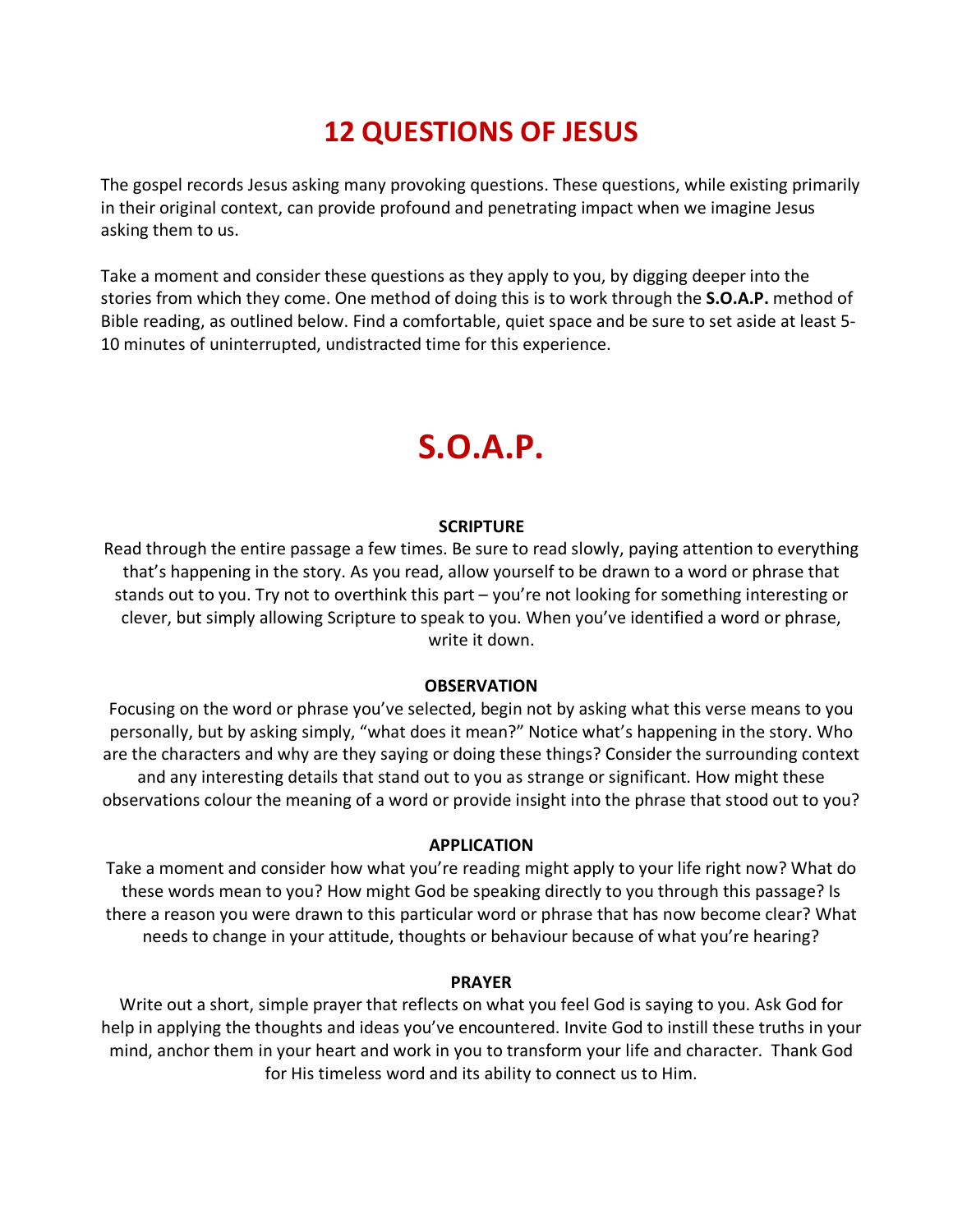## *Why are you so afraid?*

### **Matthew 8:23-27**

Then he got into the boat and his disciples followed him. Suddenly a furious storm came up on the lake, so that the waves swept over the boat. But Jesus was sleeping. The disciples went and woke him, saying, "Lord, save us! We're going to drown!"

He replied, "You of little faith, *why are you so afraid?*" Then he got up and rebuked the winds and the waves, and it was completely calm.

The men were amazed and asked, "What kind of man is this? Even the winds and the waves obey him!"

## *Who do you say I am?*

### **Matthew 16:13-20**

When Jesus came to the region of Caesarea Philippi, he asked his disciples, "Who do people say the Son of Man is?"

They replied, "Some say John the Baptist; others say Elijah; and still others, Jeremiah or one of the prophets."

"But what about you?" he asked. "*Who do you say I am?*"

Simon Peter answered, "You are the Messiah, the Son of the living God."

Jesus replied, "Blessed are you, Simon son of Jonah, for this was not revealed to you by flesh and blood, but by my Father in heaven. And I tell you that you are Peter, and on this rock I will build my church, and the gates of Hades will not overcome it. I will give you the keys of the kingdom of heaven; whatever you bind on earth will be bound in heaven, and whatever you loose on earth will be loosed in heaven." Then he ordered his disciples not to tell anyone that he was the Messiah.

### *What do you want me to do for you?*

### **Mark 10:46-52**

Then they came to Jericho. As Jesus and his disciples, together with a large crowd, were leaving the city, a blind man, Bartimaeus (which means "son of Timaeus"), was sitting by the roadside begging. When he heard that it was Jesus of Nazareth, he began to shout, "Jesus, Son of David, have mercy on me!"

Many rebuked him and told him to be quiet, but he shouted all the more, "Son of David, have mercy on me!"

Jesus stopped and said, "Call him."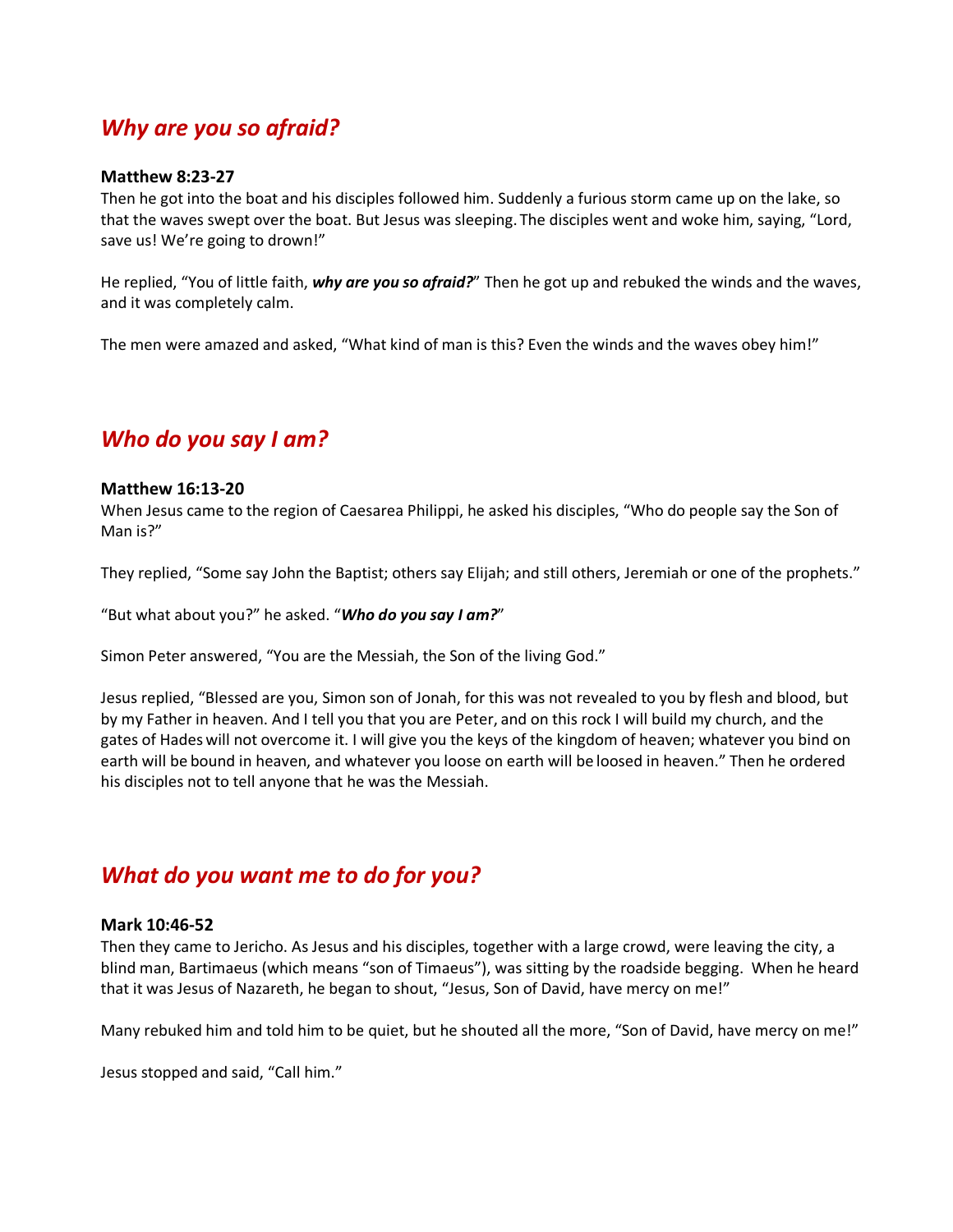So they called to the blind man, "Cheer up! On your feet! He's calling you." Throwing his cloak aside, he jumped to his feet and came to Jesus.

"*What do you want me to do for you?*" Jesus asked him.

The blind man said, "Rabbi, I want to see."

"Go," said Jesus, "your faith has healed you." Immediately he received his sight and followed Jesus along the road.

## *Why are you thinking these things in your hearts?*

### **Luke 5:17-27**

One day Jesus was teaching, and Pharisees and teachers of the law were sitting there. They had come from every village of Galilee and from Judea and Jerusalem. And the power of the Lord was with Jesus to heal the sick. Some men came carrying a paralyzed man on a mat and tried to take him into the house to lay him before Jesus. When they could not find a way to do this because of the crowd, they went up on the roof and lowered him on his mat through the tiles into the middle of the crowd, right in front of Jesus.

When Jesus saw their faith, he said, "Friend, your sins are forgiven."

The Pharisees and the teachers of the law began thinking to themselves, "Who is this fellow who speaks blasphemy? Who can forgive sins but God alone?"

Jesus knew what they were thinking and asked, "*Why are you thinking these things in your hearts?* Which is easier: to say, 'Your sins are forgiven,' or to say, 'Get up and walk'? But I want you to know that the Son of Man has authority on earth to forgive sins." So he said to the paralyzed man, "I tell you, get up, take your mat and go home." Immediately he stood up in front of them, took what he had been lying on and went home praising God. Everyone was amazed and gave praise to God. They were filled with awe and said, "We have seen remarkable things today."

## *Why do you call me, 'Lord, Lord,' and do not do what I say?*

### **Luke 6:46-49**

"*Why do you call me, 'Lord, Lord,' and do not do what I say?* As for everyone who comes to me and hears my words and puts them into practice, I will show you what they are like. They are like a man building a house, who dug down deep and laid the foundation on rock. When a flood came, the torrent struck that house but could not shake it, because it was well built. But the one who hears my words and does not put them into practice is like a man who built a house on the ground without a foundation. The moment the torrent struck that house, it collapsed and its destruction was complete."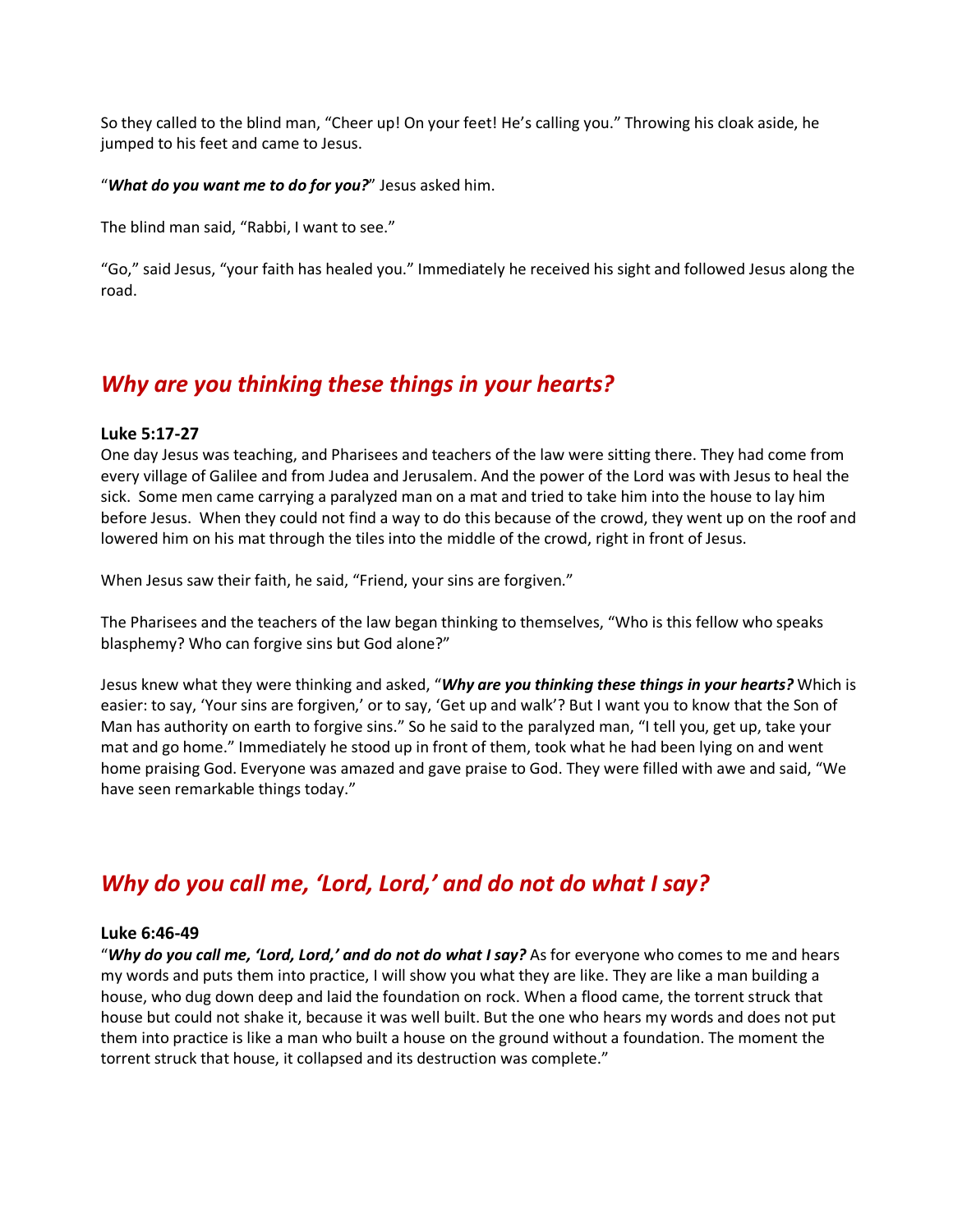# *Who of you by worrying can add a single hour to your life?*

### **Luke 12:22-34**

Then Jesus said to his disciples: "Therefore I tell you, do not worry about your life, what you will eat; or about your body, what you will wear. For life is more than food, and the body more than clothes. Consider the ravens: They do not sow or reap, they have no storeroom or barn; yet God feeds them. And how much more valuable you are than birds! *Who of you by worrying can add a single hour to your life?* Since you cannot do this very little thing, why do you worry about the rest?

"Consider how the wild flowers grow. They do not labor or spin. Yet I tell you, not even Solomon in all his splendor was dressed like one of these. If that is how God clothes the grass of the field, which is here today, and tomorrow is thrown into the fire, how much more will he clothe you—you of little faith! And do not set your heart on what you will eat or drink; do not worry about it. For the pagan world runs after all such things, and your Father knows that you need them. But seek his kingdom, and these things will be given to you as well.

"Do not be afraid, little flock, for your Father has been pleased to give you the kingdom. ell your possessions and give to the poor. Provide purses for yourselves that will not wear out, a treasure in heaven that will never fail, where no thief comes near and no moth destroys. For where your treasure is, there your heart will be also.

## *Why are you troubled, and why do doubts rise in your minds?*

### **Luke 24:36-49**

While they were still talking about this, Jesus himself stood among them and said to them, "Peace be with you."

They were startled and frightened, thinking they saw a ghost. He said to them, "*Why are you troubled, and why do doubts rise in your minds?* Look at my hands and my feet. It is I myself! Touch me and see; a ghost does not have flesh and bones, as you see I have."

When he had said this, he showed them his hands and feet. And while they still did not believe it because of joy and amazement, he asked them, "Do you have anything here to eat?" They gave him a piece of broiled fish, and he took it and ate it in their presence.

He said to them, "This is what I told you while I was still with you: Everything must be fulfilled that is written about me in the Law of Moses, the Prophets and the Psalms."

Then he opened their minds so they could understand the Scriptures. He told them, "This is what is written: The Messiah will suffer and rise from the dead on the third day, and repentance for the forgiveness of sins will be preached in his name to all nations, beginning at Jerusalem. You are witnesses of these things. I am going to send you what my Father has promised; but stay in the city until you have been clothed with power from on high."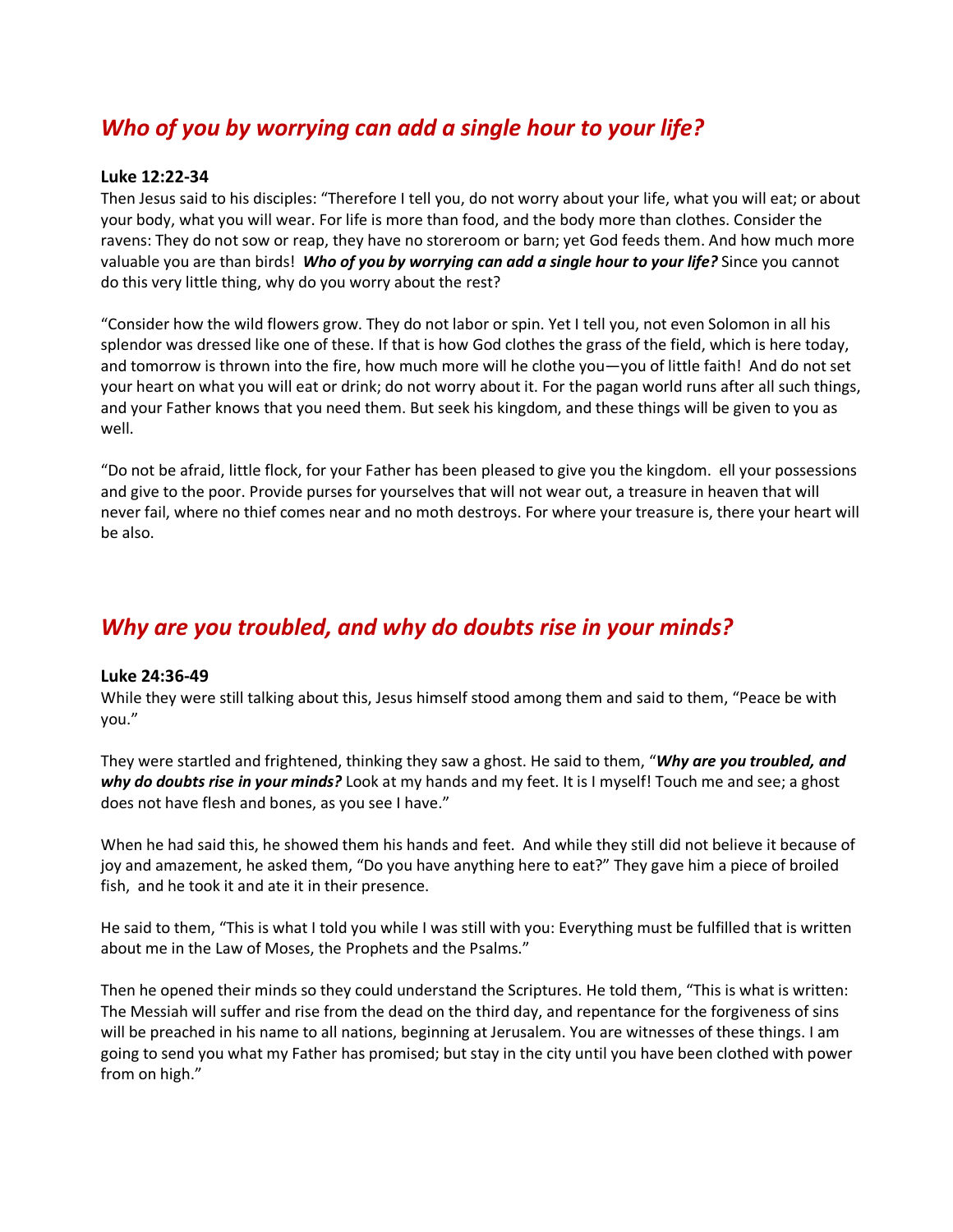## *Do you want to get well?*

### **John 5:1-15**

Some time later, Jesus went up to Jerusalem for one of the Jewish festivals. Now there is in Jerusalem near the Sheep Gate a pool, which in Aramaic is called Bethesda<sup>[a]</sup> and which is surrounded by five covered colonnades. Here a great number of disabled people used to lie—the blind, the lame, the paralyzed. One who was there had been an invalid for thirty-eight years. When Jesus saw him lying there and learned that he had been in this condition for a long time, he asked him, "*Do you want to get well?*"

"Sir," the invalid replied, "I have no one to help me into the pool when the water is stirred. While I am trying to get in, someone else goes down ahead of me."

Then Jesus said to him, "Get up! Pick up your mat and walk." At once the man was cured; he picked up his mat and walked.

The day on which this took place was a Sabbath, **<sup>10</sup>** and so the Jewish leaders said to the man who had been healed, "It is the Sabbath; the law forbids you to carry your mat."

But he replied, "The man who made me well said to me, 'Pick up your mat and walk.' "

So they asked him, "Who is this fellow who told you to pick it up and walk?"

The man who was healed had no idea who it was, for Jesus had slipped away into the crowd that was there.

Later Jesus found him at the temple and said to him, "See, you are well again. Stop sinning or something worse may happen to you." The man went away and told the Jewish leaders that it was Jesus who had made him well.

### *Have I not chosen you?*

### **John 6:60-71**

On hearing it, many of his disciples said, "This is a hard teaching. Who can accept it?"

Aware that his disciples were grumbling about this, Jesus said to them, "Does this offend you? Then what if you see the Son of Man ascend to where he was before! The Spirit gives life; the flesh counts for nothing. The words I have spoken to you—they are full of the Spirit and life. Yet there are some of you who do not believe." For Jesus had known from the beginning which of them did not believe and who would betray him. He went on to say, "This is why I told you that no one can come to me unless the Father has enabled them."

From this time many of his disciples turned back and no longer followed him.

"You do not want to leave too, do you?" Jesus asked the Twelve.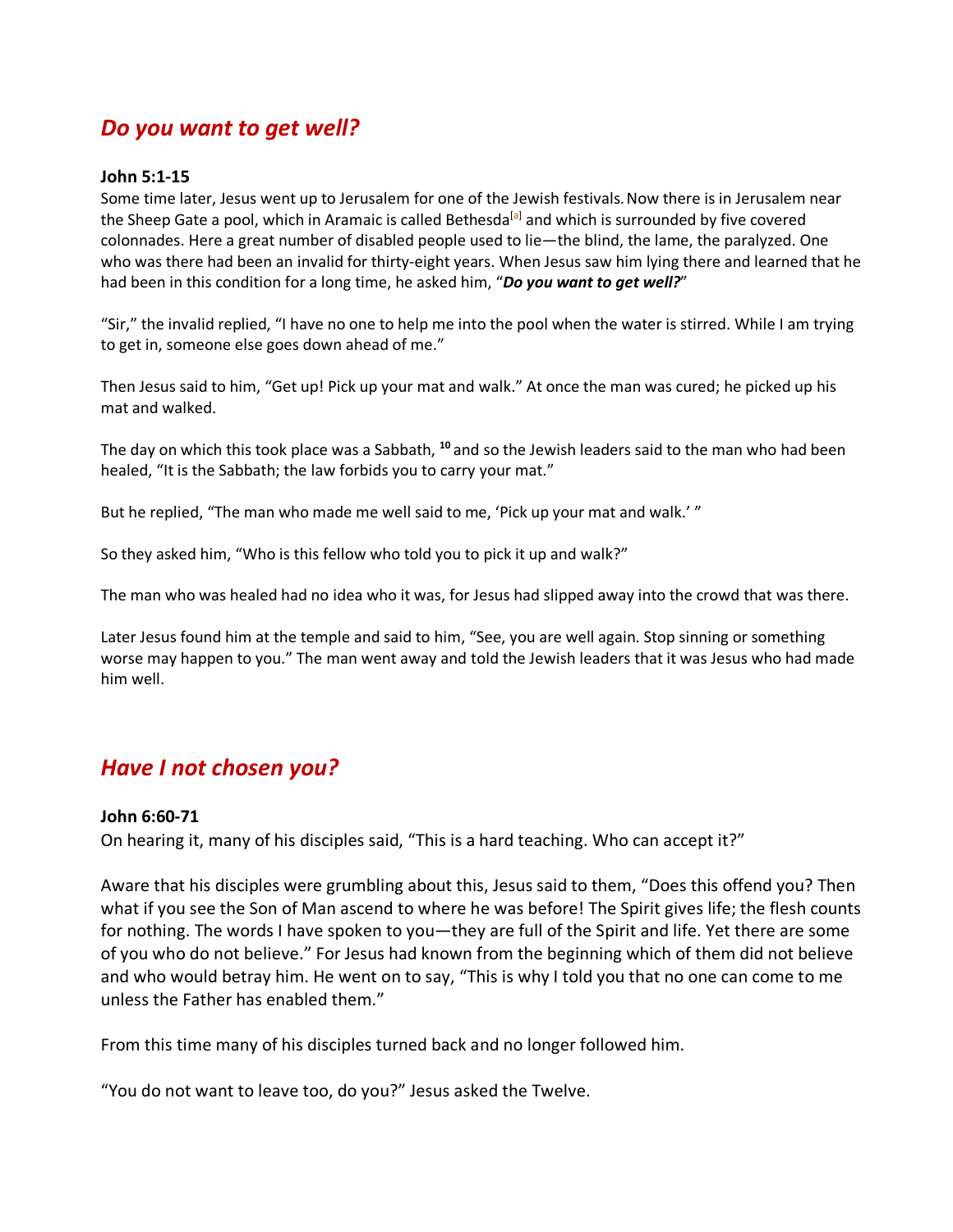Simon Peter answered him, "Lord, to whom shall we go? You have the words of eternal life. We have come to believe and to know that you are the Holy One of God."

Then Jesus replied, "*Have I not chosen you*, the Twelve? Yet one of you is a devil!" (He meant Judas, the son of Simon Iscariot, who, though one of the Twelve, was later to betray him.)

## *Do you understand what I have done for you?*

### **John 13:1-17**

It was just before the Passover Festival. Jesus knew that the hour had come for him to leave this world and go to the Father. Having loved his own who were in the world, he loved them to the end.

The evening meal was in progress, and the devil had already prompted Judas, the son of Simon Iscariot, to betray Jesus. Jesus knew that the Father had put all things under his power, and that he had come from God and was returning to God; so he got up from the meal, took off his outer clothing, and wrapped a towel around his waist. After that, he poured water into a basin and began to wash his disciples' feet, drying them with the towel that was wrapped around him.

He came to Simon Peter, who said to him, "Lord, are you going to wash my feet?"

Jesus replied, "You do not realize now what I am doing, but later you will understand."

"No," said Peter, "you shall never wash my feet."

Jesus answered, "Unless I wash you, you have no part with me."

"Then, Lord," Simon Peter replied, "not just my feet but my hands and my head as well!"

Jesus answered, "Those who have had a bath need only to wash their feet; their whole body is clean. And you are clean, though not every one of you." For he knew who was going to betray him, and that was why he said not everyone was clean.

When he had finished washing their feet, he put on his clothes and returned to his place. "*Do you understand what I have done for you?*" he asked them. "You call me 'Teacher' and 'Lord,' and rightly so, for that is what I am. Now that I, your Lord and Teacher, have washed your feet, you also should wash one another's feet. I have set you an example that you should do as I have done for you. Very truly I tell you, no servant is greater than his master, nor is a messenger greater than the one who sent him. Now that you know these things, you will be blessed if you do them.